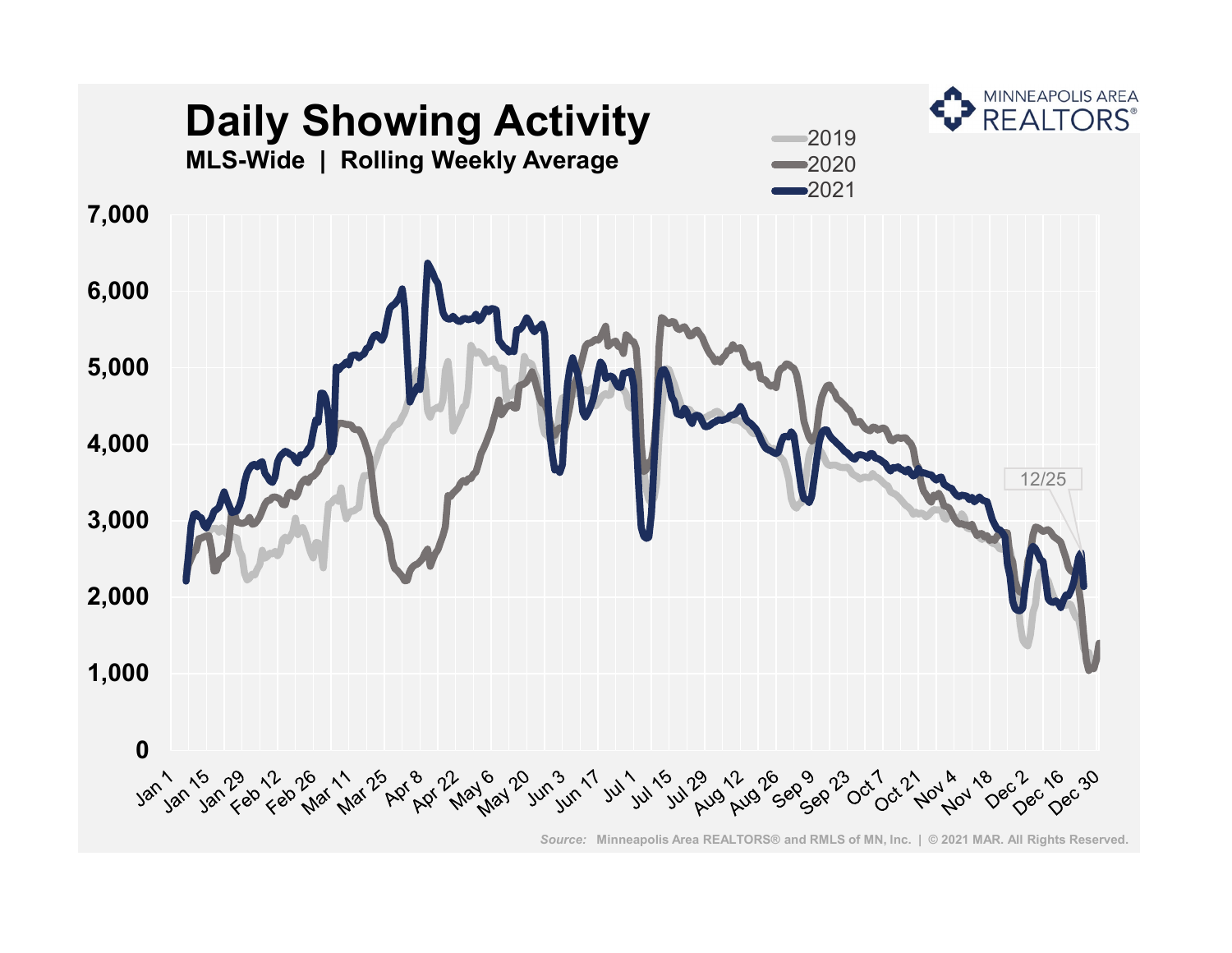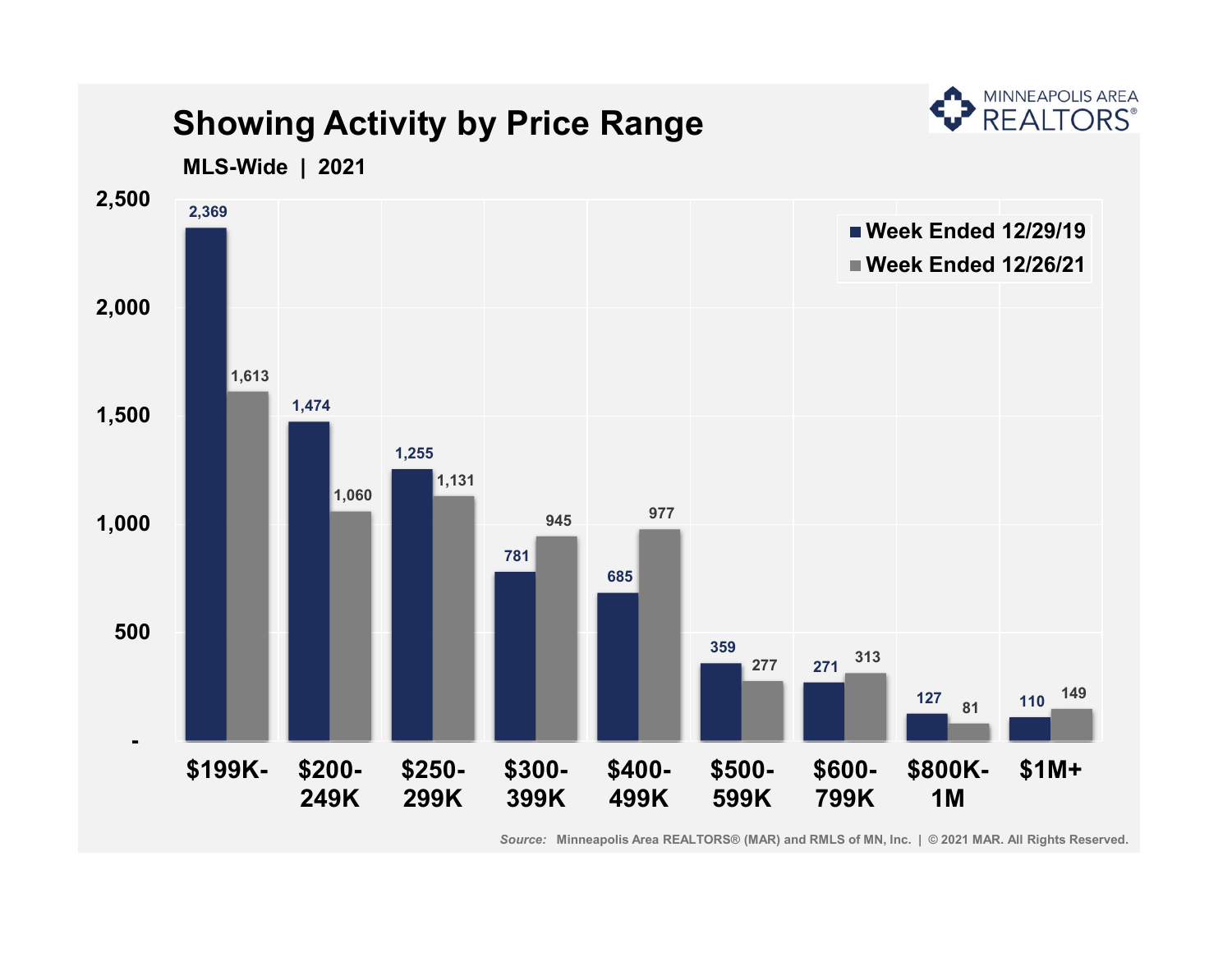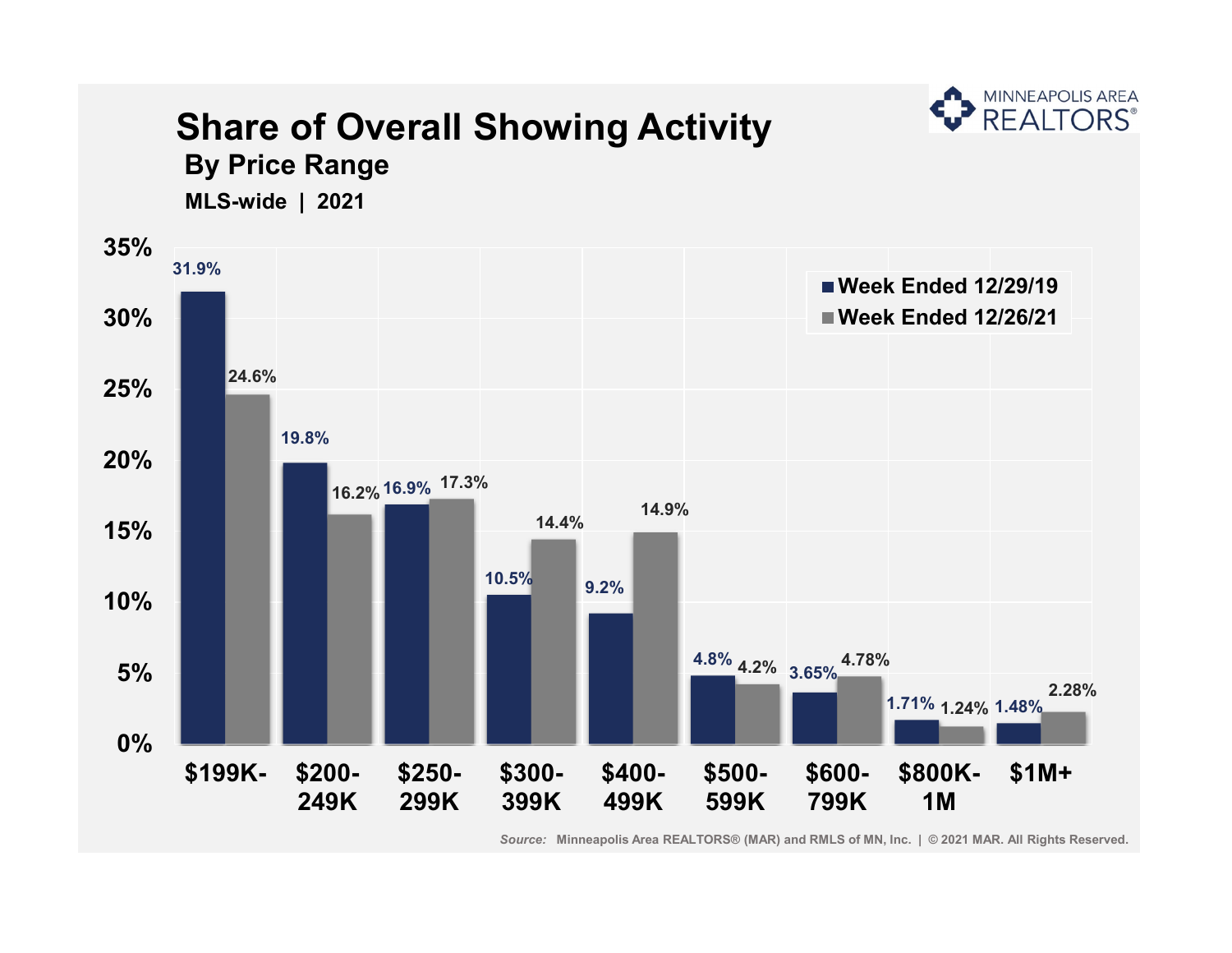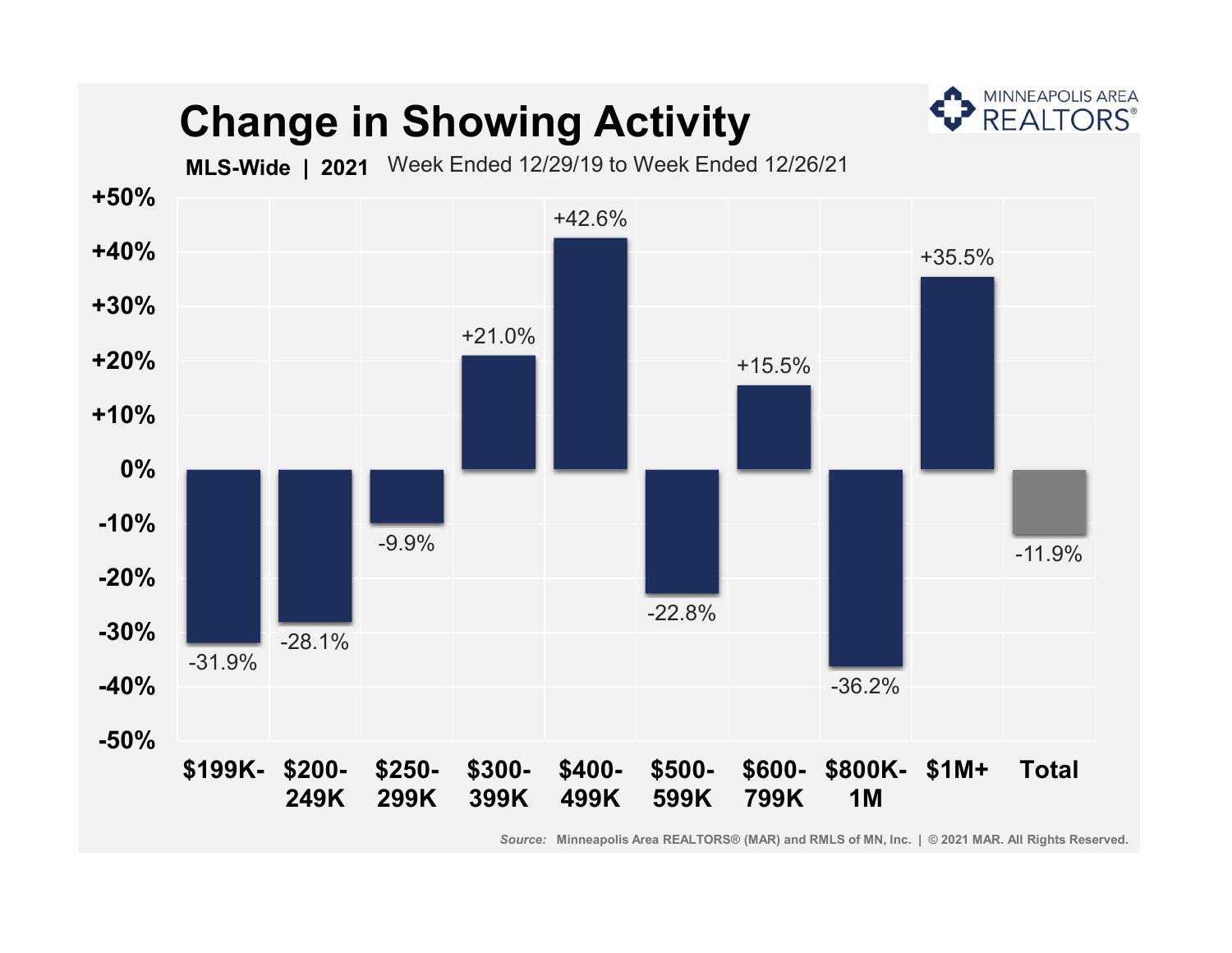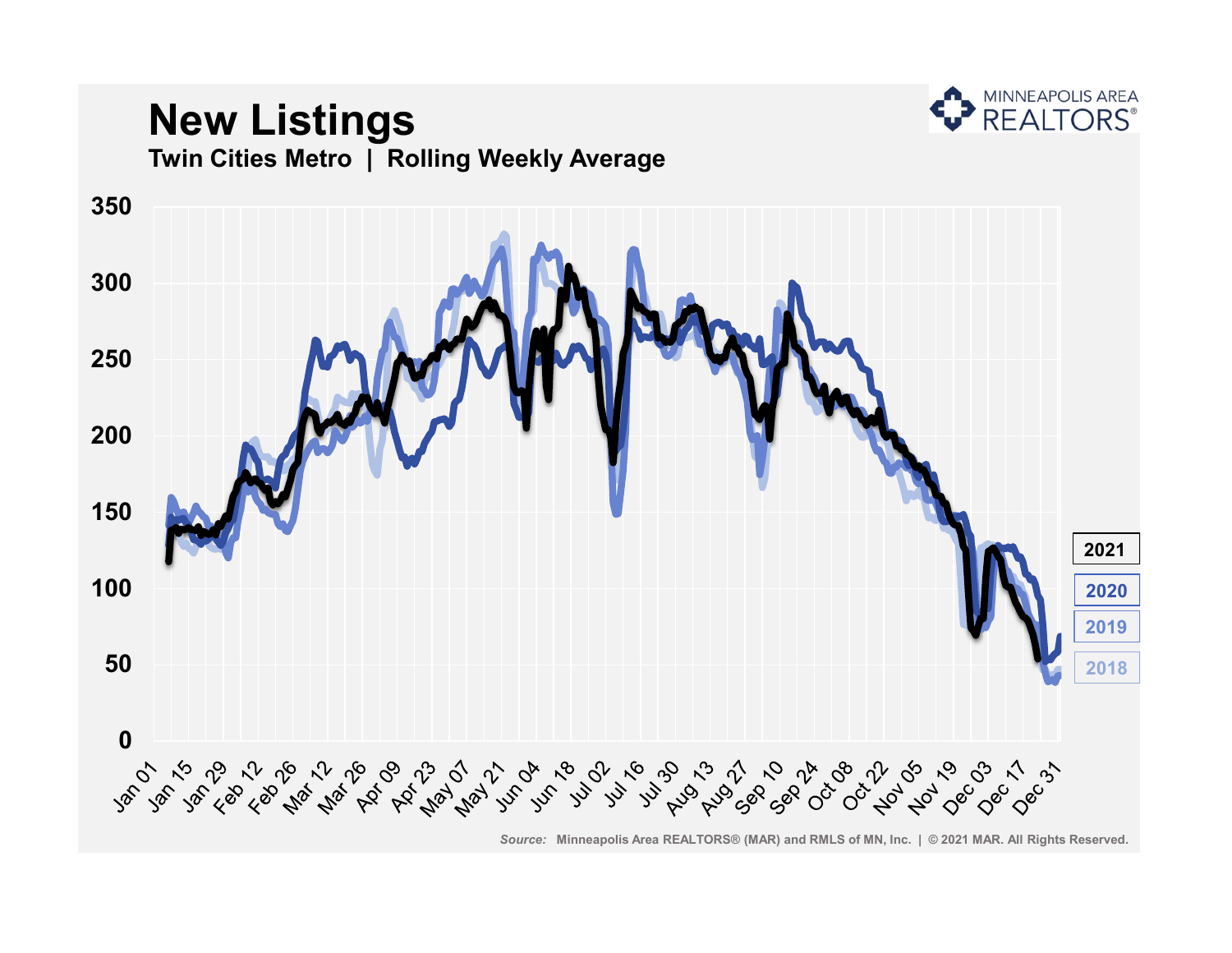

# **Pending Sales**

#### **Twin Cities Metro | Rolling Weekly Average**

**A pending sale is an accepted offer (signed purchase agreement) on a property**

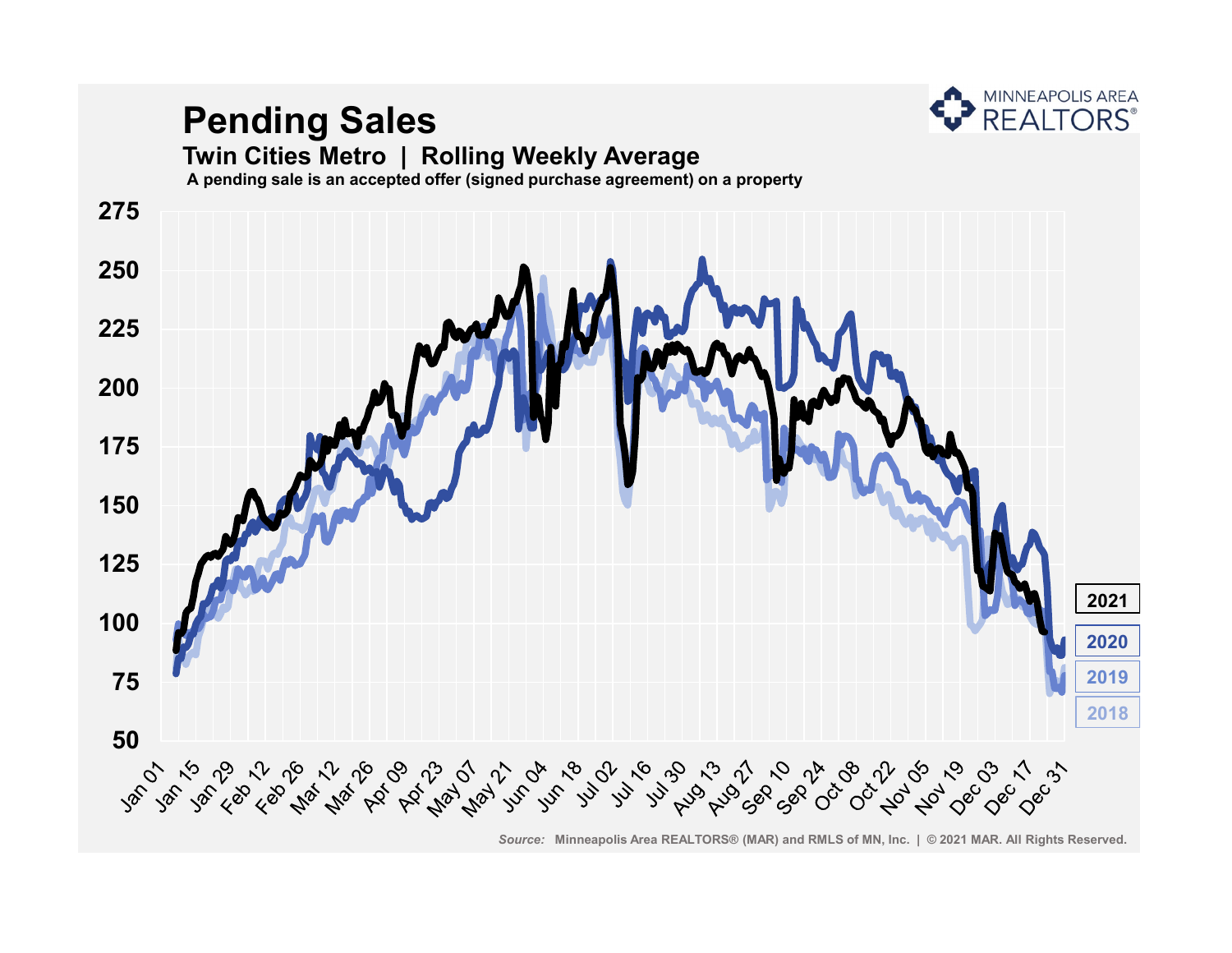

*Source:* **Minneapolis Area REALTORS® (MAR) and RMLS of MN, Inc. | © 2021 MAR. All Rights Reserved.**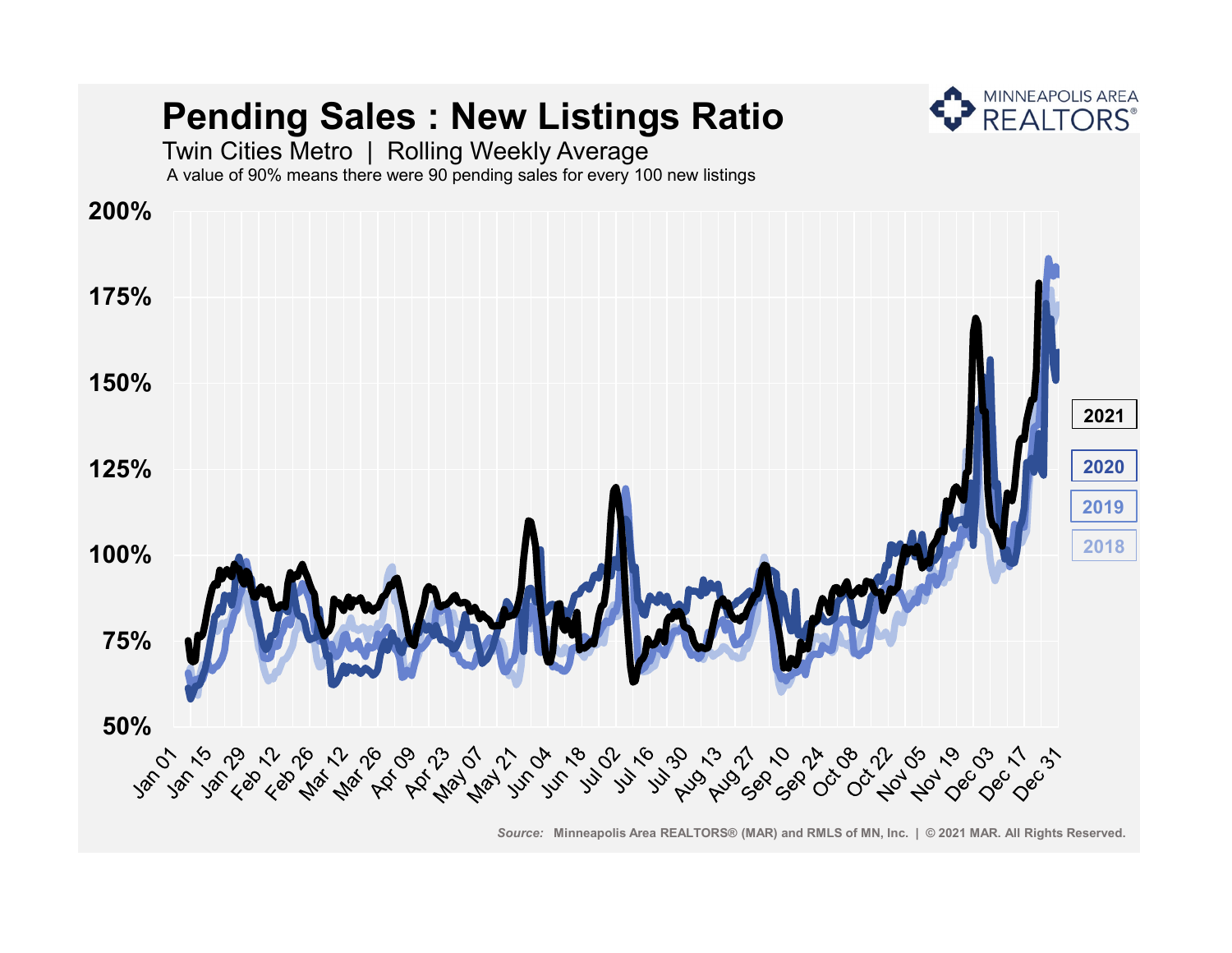#### **Change in New Listings by Price Range**



A new listing is any property listed for sale during a particular period Twin Cities Metro | Week ended 12/28/2019 to week ended 12/25/2021

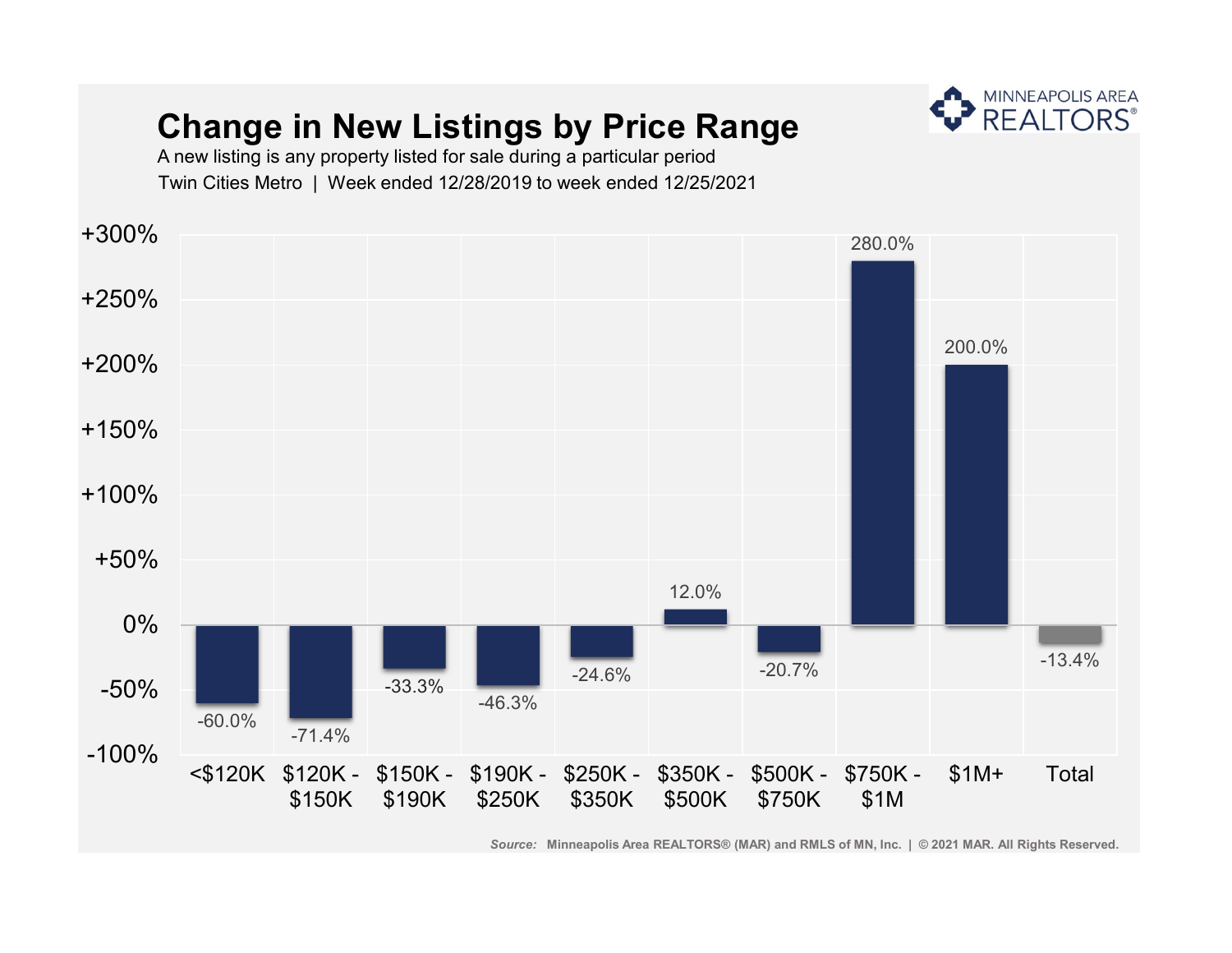## **Change in Pending Sales by Price Range**



A pending sale is an accepted offer or signed purchase agreement on a property Twin Cities Metro | Week ended 12/28/2019 to week ended 12/25/2021

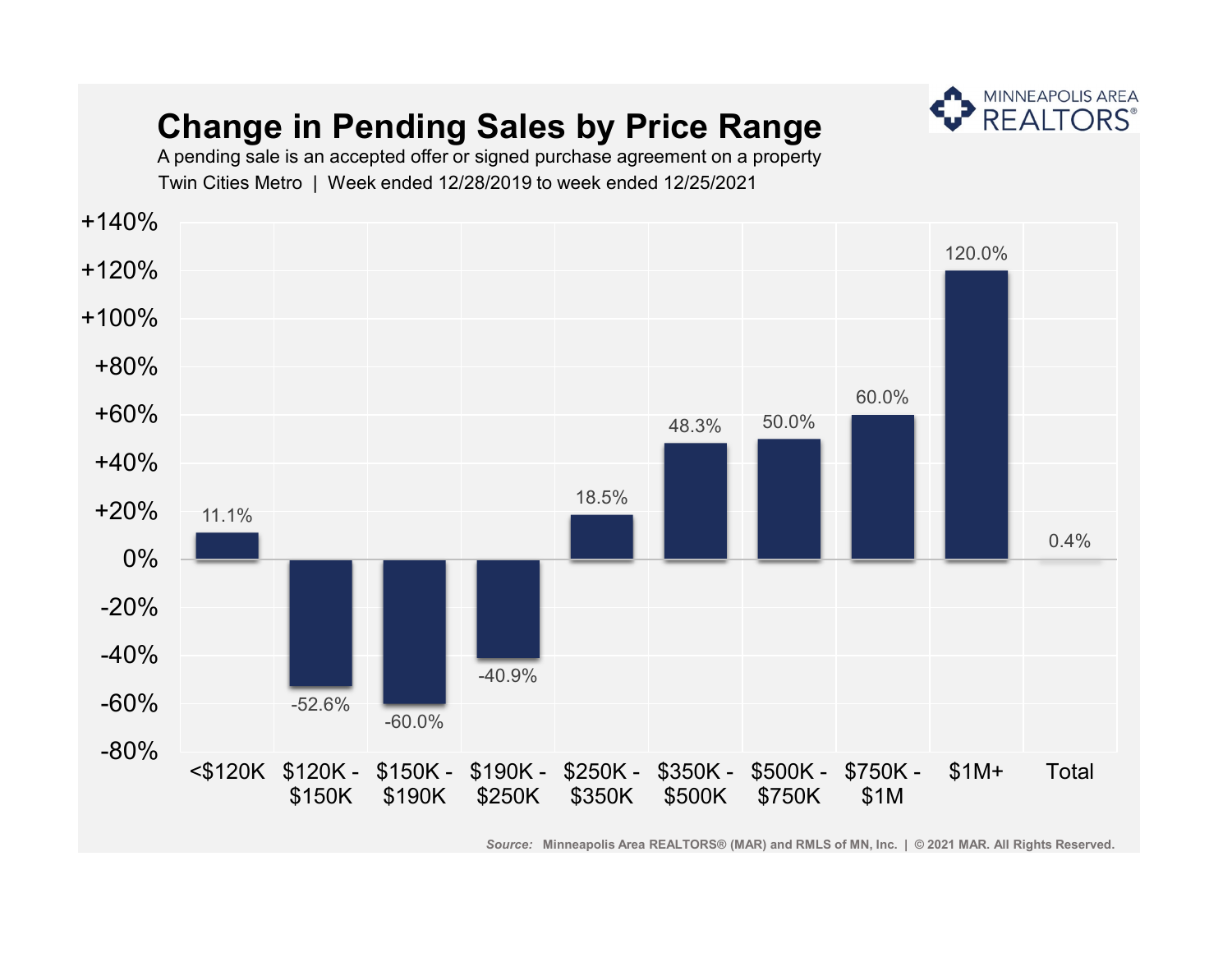## **Change in New Listings by Price Range**



A new listing is any property listed for sale during a particular period Twin Cities Metro | November 2021 compared to November 2019

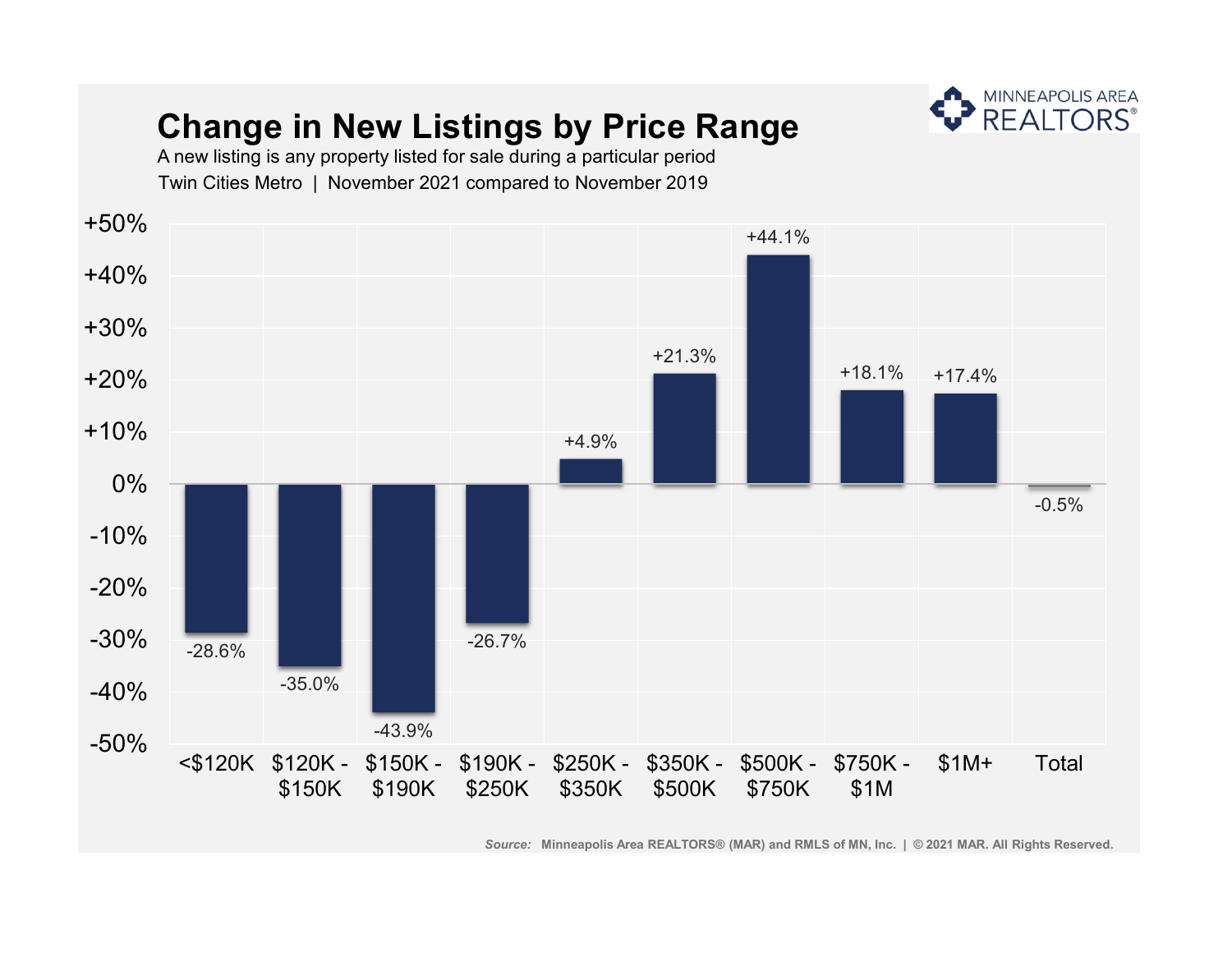## **Change in Pending Sales by Price Range**



A pending sale is an accepted offer or signed purchase agreement on a property Twin Cities Metro | November 2021 compared to November 2019